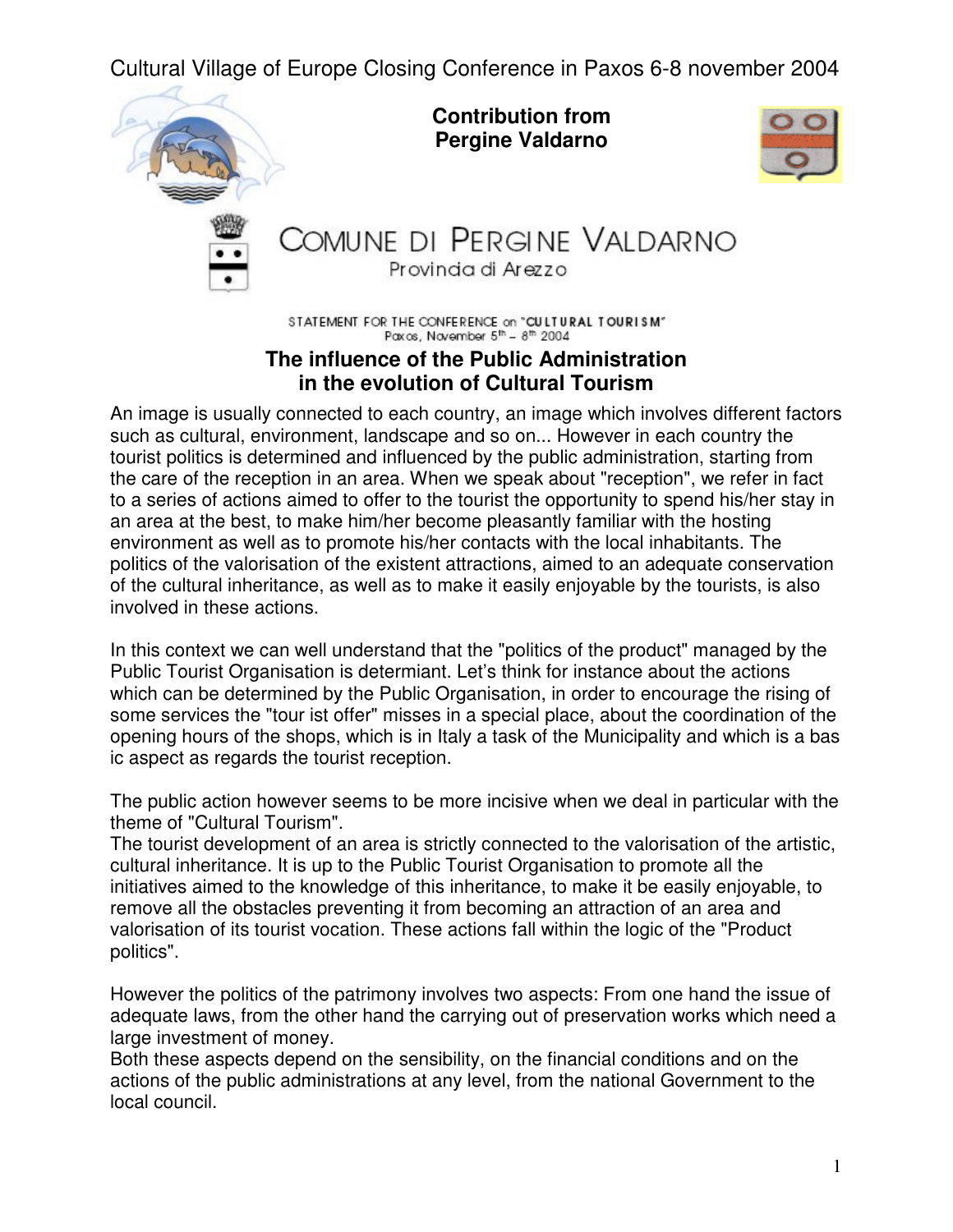We are sensitive to the patrimony conservation in carrying out the town plans of our small municipalities, but at the same time the contrast between our sensitiveness and the financial means available for the fulfilment of these politics of conservation / valor isation which are always lower, prevents us from achieving a local adequate action.

Today more than ever, we feel the need to apply to those financial forms which the Tuscan Region defines "Structured Finance", which may involve also private sources for interventions which have involved up to now the only public financing. Within this context public institutions are always more compelled to involve the enterprises rooted in the local area, which may feel the need to contribute to the valorisation of the patrimony and to adopt cultural communication strategies, although they find it difficult to consider "culture" an abject of their investment.

The Regional Tuscan Law on Town - planning N. 5/95, which is being currently reviewed, (we mentioned this law several times during our conferences), emphasises for each village / town its vocation, without bounding it to one role and invites us to realize what is its most suitable strategy of development. The same law promotes a new utilisation of the existent building patrimony, also as an investment for the future. This allowed the small historical centres to be restored and revalued, so that they have become a new attraction and in many cases a tourist destination, but not only this. All the persons among You who have been in our village have had the opportunity to see how the recovering of the patrimony has meant in terms of tourist development, seen the strong increase in the Agro tourist structures, which have been created in ancient buildings.

Moreover in Pergine we can speak also about "indirect" Cultural Tourism. The tendency to stay in a small village like ours, is due to its being near historical artist towns such as Florence, Arezzo, Siena. Therefore the tourist arriving in Pergine can get two advantages:

1) On one hand he can move to the historical town centres, visit the museums and the buildings of great artistic interest,

2) From the other hand he gets the benefit from staying in an agro tourist structure, strictly in contact with local traditions, with nature, country life and typical products, close to an ancient corner or a medieval square where You can breath history. Also this means "Culture".

Besides in the last years new initiatives arose, wanted by the President of the Republic himself as well as by organisations supporting the environment protection like "Legambiente". These events are aimed to make the same inhabitants of a village rediscover the value of the small historical centres. All over the national territory we promoted moments in which the centres of our villages came to life again, through the expressions of different cultural events. Therefore on some Sundays during the year also in Pergine we invited the local people to live their village again, by offering at the same time initiatives on a local level which could represent attractions for "the tourist" as well. It dealt with small events which have induced us to promote the architectonic and cultural patrimony situated in our county area.